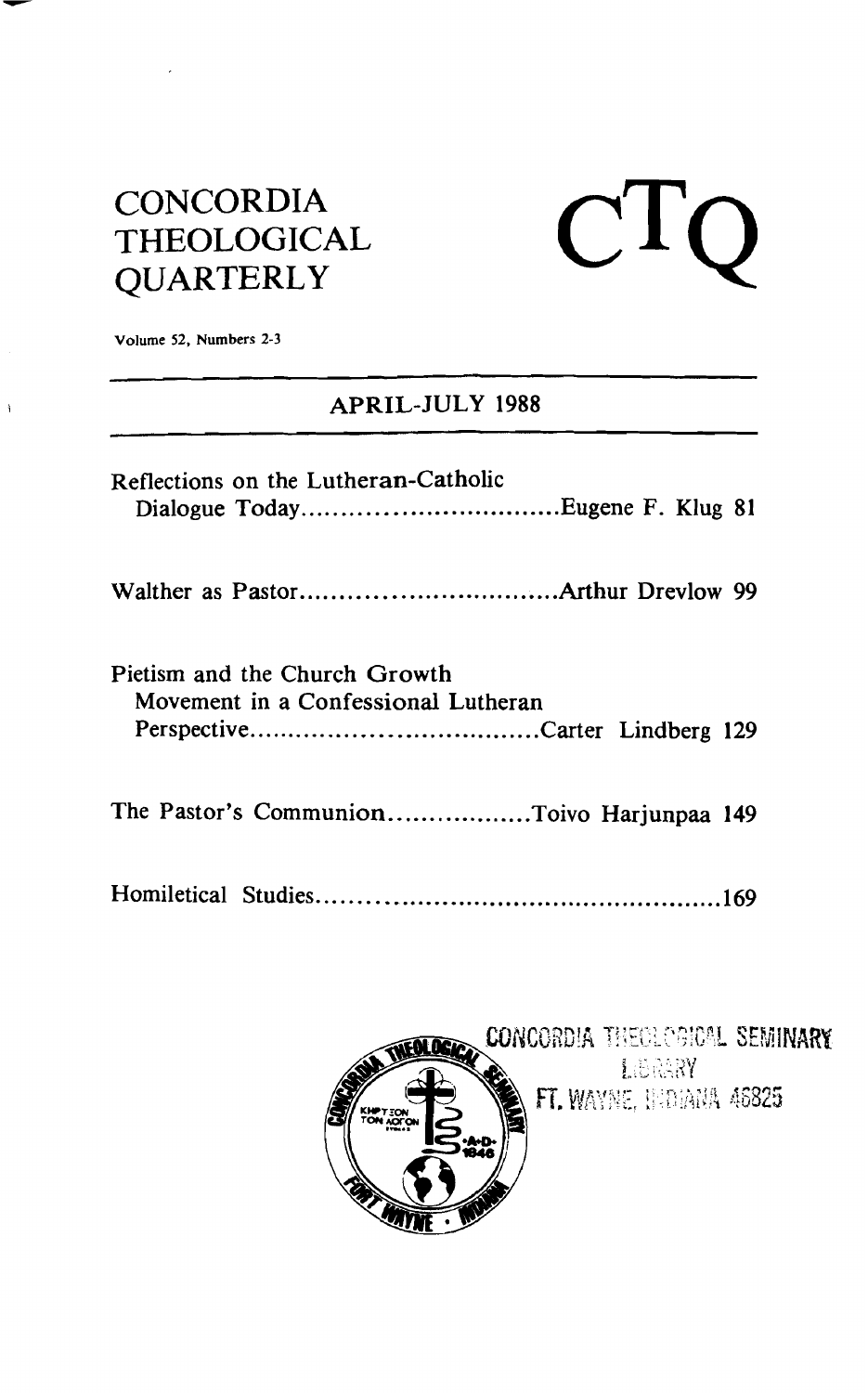## Pietism and the Church Growth Movement in a Confessional Lutheran Perspective

#### Carter Lindberg

The Church Growth Movement itself, as far as I have seen, makes no self-conscious reference to historical pietism. But my biases against historical pietism paled in comparison to my reaction to my encounter with church growth materials. The very titles triggered all the alarm bells that warn of a theology of glory. As I surveyed the shelf of church growth materials in the library, the following titles leaped out at me: I *Believe in Church Growth, Body Building Exercises for the Local Church, Our Kind of People,* "How to Build High Morale in Your Church," "How to Find a Pastor Who Fits Your Church...," "How to Find Receptive People," "How to Light a Fire under Your Church Members Without Getting Burned."' It seems that faith no longer comes by hearing but by organizing. I admit that there may be a bit of professional jealousy coloring my reaction. It is not that I have never been tempted to sell my inheritance for a snappy book title; it is just that I lack imagination.

But as I began reading about the Church Growth Movement, it became increasingly apparent that there was more to my reaction than professional jealousy. Although there are indications now that church growth theorists may be concerned for developing biblical warrants for their program, the movement itself is notorious for its self-consciously sociological, pragmatic, and a-theological approach to ecclesiology and mission. Donald McGavran, the pioneer of the Church Growth Movement, protests this evaluation. But his very protest sharpens the question of whether ecclesiology is simply correct sociology plus the doctrine of one's choice. In his revised edition of *Understanding Church Growth,* McGavran wrote: "As you set forth church growth theory and theology for your congregations and your denomination use your own creedal statements, your own system. . .Do not attack church growth as theologically inadequate. Make it adequate according to the doctrines emphasized by your branch of the Church. The test as to whether you have done this or not is whether your congregations are stimulated to vibrant grateful growth such as the New Testament churches exemplified."<sup>2</sup> In short, if one's churches grow, one's doctrine cannot be all bad!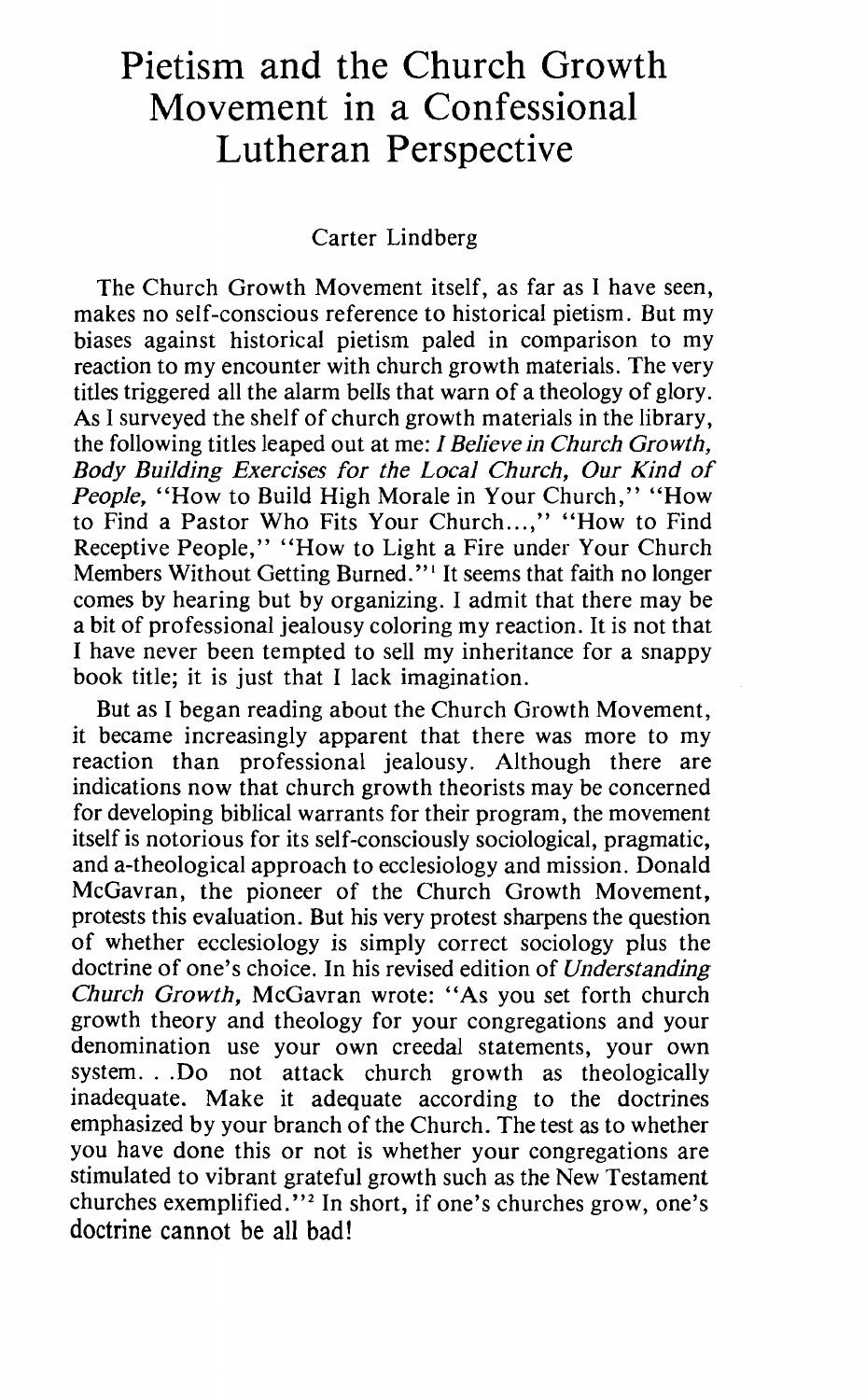We are all familiar with the evaluation of Americans as peculiarly prone to promises of success through techniques. Thus, it is not surprising that the Church Growth Movement has been one of the most influential recent movements in American churches. Luther's remark that we are all born Pelagians had proleptic significance for America.

The popularity of the Church Growth Movement is also not surprising when we stop to consider that the necessity of choice what Berger calls "the heretical imperative"-is characteristic of modern culture and its religion. Numerous critics have pointed out how our cafeteria culture promotes the dissolution of confessional differences and the development of pragmatic and utilitarian values with respect to religion in order to increase, as it were, shares in the ecclesiastical marketplace.<sup>3</sup> But as James Scherer succinctly points out: "Pragmatism represents a betrayal of the norm of *sola scriptura.* The entire basis, methodology, and goal of mission today must be rethought in faithfulness to the Scriptures, and in light of the current situation."<sup>4</sup>

What is surprising, at least to me, is the account of how popular the Church Growth Movement is among confessional Lutherans. Glenn Huebel, a Lutheran Church-Missouri Synod pastor, in a recent article in the *Concordia Theological Quarterly* wrote: "The [Missouri] Synod has enthusiastically embraced church growth principles. Great numbers of our pastors have been trained at Fuller Theological Seminary in California. Many districts, including my own, are emphasizing and integrating church growth principles. Lyle Schaller has rated the Church Growth Movement as the most influential development of the 1970's. It is becoming a tidal wave in our synod at the present time."'

Thus, in this context it may be helpful to consider the Church Growth Movement in the light of a prior renewal movement such as pietism. We may gain some perspective by detaching ourselves from immediate causes. Historical awareness of the context of pietism may provide clues to the appeal, orientation, potential impact, and theological profile of the Church Growth Movement. It seems to me that pietism and the Church Growth Movement are similar in suggesting that Word and Sacrament are *not* sufficient for the church. Each in its own way piously desires something more, some additional mark by which the church may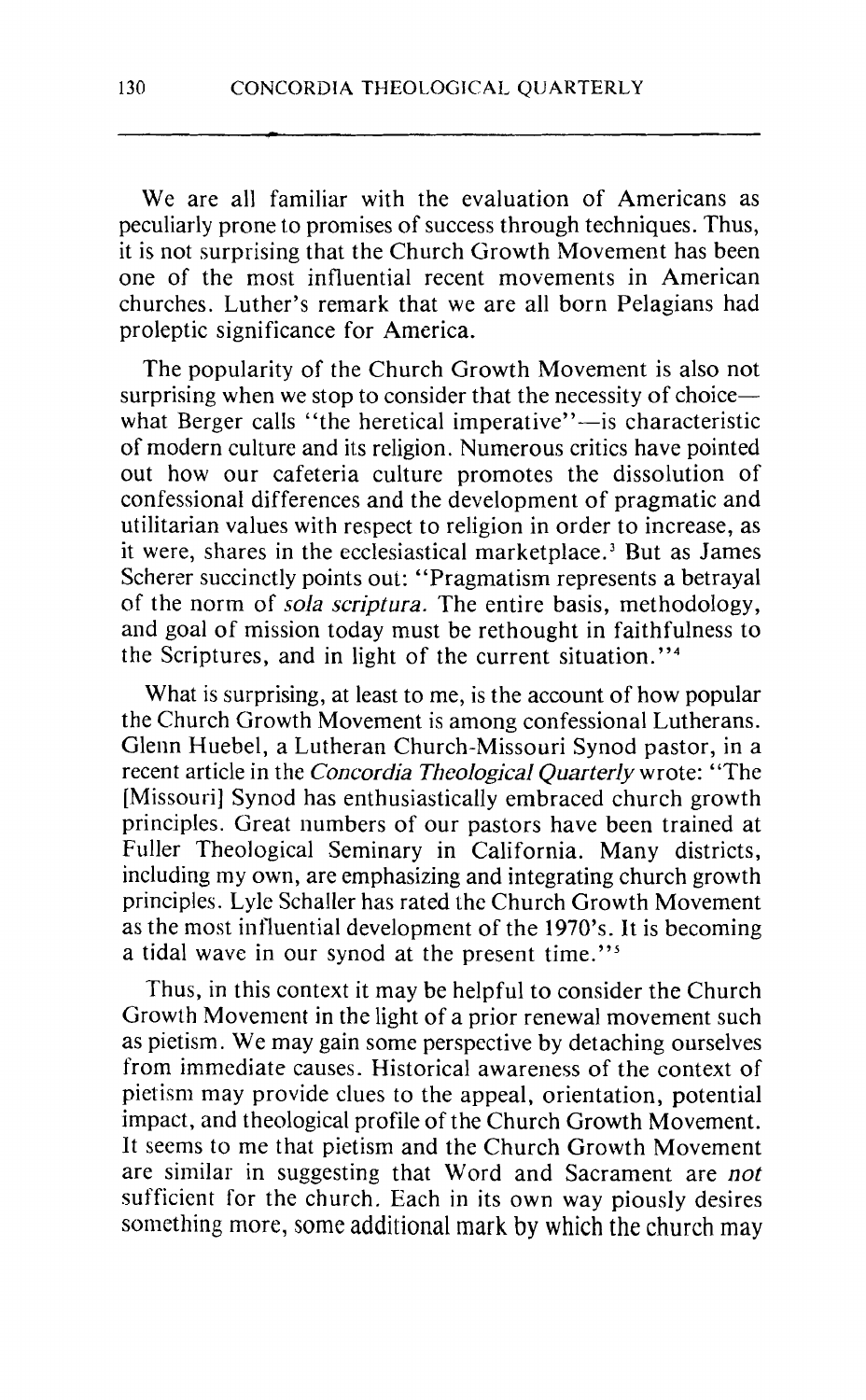be "really" evident among us. From this orientation there arise a number of issues which are problematic to Lutheran theology. It is very tempting to attempt to ring all the changes on a theological critique of renewal movements from the perspective of Luther's theology: justification by grace alone through faith alone, sin as being curved in upon the self, faith as confidence in God which comes by hearing, the Christian and the Christian church as simultaneously righteous and sinner, the theology of the cross and the dialectic of Law and Gospel as lived hermeneutics, life between the now and not yet of the kingdom of God, etc. Obviously such an approach would take far more space than is possible here. Thus, I have narrowed my approach to a consideration of the church; but all these other themes are presupposed.

#### *Pietism*

Each of the renewal movements we are considering means many things to many people. The understanding of pietism depends upon which "pietist" orientation is perceived as the paradigm for renewal of the church. Those who look to pietists such as Christian Hoburg (1606-1675) and Gottfried Arnold (1666-1714) will find a radical mystical spiritualism which to confessional Lutherans appears as *Schwaermerei*.<sup>6</sup> On the other hand, a focus on the acknowledged "Father of Pietism," Philipp Spener (1635-1705), has prompted some interpreters of pietism to claim that he really contributed nothing new theologically but only summarized the theology of Lutheran orthodoxy.' There is not time to review the various interpretations of pietism between these two poles, so I will only refer to F. Ernest Stoeffler's statement that pietism is "one of the least understood movements in the history of Christianity."<sup>8</sup>

Understood or not, however, there is a clear consensus among scholars of pietism that it was "the most significant religious. . .reform movement of Continental Protestantism since the Reformation [and that it] was a movement for the renewal of the church, theology, and piety from the experiential vitality of the Holy Spirit."<sup>9</sup> What is common to pietism throughout its various expressions in Halle, Wuerttemberg, Switzerland, Herrnhut, and elsewhere is the complaint that the church is spiritually impoverished in every respect.<sup>10</sup> Since from the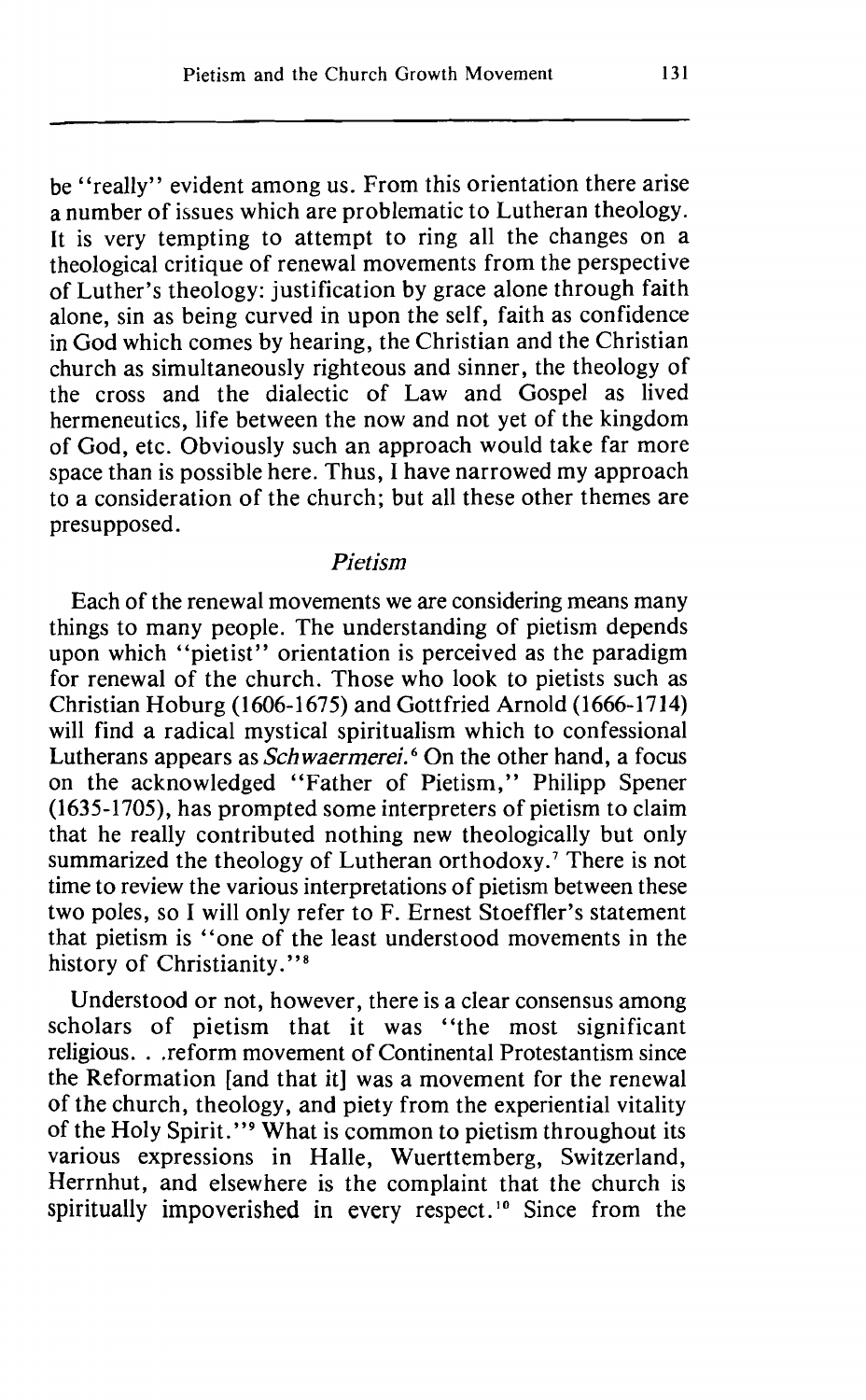perspective of early pietism, clergy, parishioners, and polemical confessional theology all lacked the Spirit, the urging and expectation of a new, richer, experiential work of the Holy Spirit was common. $<sup>11</sup>$ </sup>

What was the context for this loss of congregational and spiritual vitality? The intra- and extra-Lutheran polemical struggles of the late sixteenth century are well known. The orthodox concern for the purification of doctrine was expressed in lengthy discourses not infrequently characterized by dogmatic rigidity and polemical attacks on Lutheran, Catholic, and Calvinist opponents. The theological absolutism of orthodoxy fit in well with the developing political absolutism of the seventeenth century. Church life suffered not only from this dogmatic orientation, but also from the fact that the clergy were perceived as being out of touch with the common life and as serving a government-maintained church. The printed sermons of the time suggest, according to Jaroslav Pelikan, that "the type of preaching to which the people were being exposed was unproductive of religious, spiritual, or ethical power." $12$  The orthodox church of Spener's time clearly tied religious, spiritual, and ethical power to the office of the ministry and the institutional church. This fact is graphically illustrated by the title page of the dogmatics text by Spener's orthodox teacher, Johann Conrad Dannhauer. The title page of Dannhauer's *Hodosophia Christians* (Strasbourg, *1649)* depicts an altar upon which is a crucifix, paten, chalice, candlestick, and Bible; behind the altar is a clerically robed Lutheran pastor with the great keys of binding and loosing in hand; before the altar a Christian kneels in submissive mien, uncertain as to whether to direct his gaze to the pastor or to God the Father who looks down from the clouds above. In order to participate in the helping grace of the Holy Spirit, the Christian is entirely dependent upon the pastor and the ecclesial means of grace administered by the pastor.<sup>13</sup> Consequently, there was a decline in and even a corruption of pastoral care. "The cure of souls was much neglected and largely confined to a limited amount of visitation and the rather mechanical practice of private confession. . .for which a fee *(Beichtpfennig)* was paid to the pastor. . .Critics revived a saying of Sarcerius *[1501-15591:* 'The binding key is quite rusted away while the loosing key is in full operation.'  $"$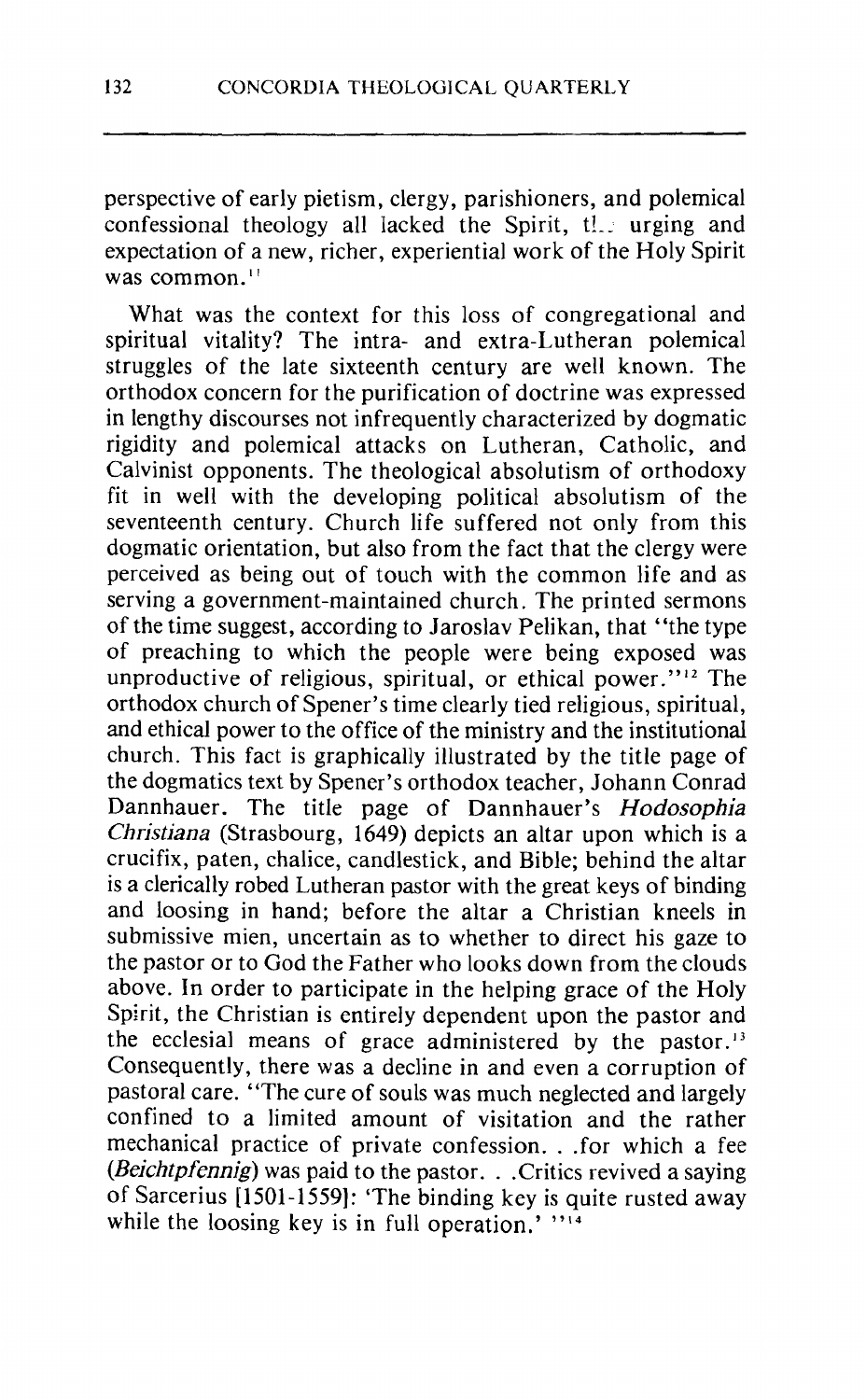It is in reaction to this situation that the pietists developed their well-known slogans of "life versus doctrine," "Holy Spirit versus the office of the ministry," and "reality versus the appearance of godliness." The latter slogan indicates the shift of pietism's attention from the doctrine of justification to regeneration. The edification of the individual and the increase of the community was now related not to doctrine but to personal growth in spirituality. The mark of the church became the reciprocal love of its members rather than Word and Sacrament. This point meant that reflection on the church focused on its history and structure and located its deficits in its members rather than in their relationship to their Head. "That the church is the body of **Christ** disappears behind the fact that it is a body suffering from disease. Its earthly life condition is taken to be more important than its heavenly nourishment, the Word and sacraments."<sup>15</sup> A consequence of this focus on the praxis of piety was an extensive de-dogmatization and confessional indifference. The earlier quotation from McGavran seems to echo this pietist orientation.

But the intellectual, dogmatic system of orthodoxy was not the sole context for the rise of pietism. The historical-social context was also important. This context was one of physical, moral, and religious crises caused in large part by the horrors of the Thirty Years' War (1618-1648). Mercenary armies tramped back and forth across the German territories, living off the land of friend and foe alike and wreaking destruction. Cities were plundered, the countryside ravaged, and populations decimated by warfare, plague, and starvation. This destruction and confusion not only wrecked the economy but also adversely affected religion and culture. Churches and schools had been burned, many of those still standing were leaderless, and care of the sick and poor was practically nonexistent. In the light of this religious and spiritual disintegration it is not surprising that orthodox debates were of little interest to the people.<sup>16</sup>

Spener's critique of the church, in brief, was not that it lacked the Word or pure doctrine, but rather that it lacked the Spirit and life; the church suffered from a lack of the Holy Spirit, a poverty of the Spirit, indeed, a loss of the Spirit." Spener's remedies and some of their consequences are well-known. The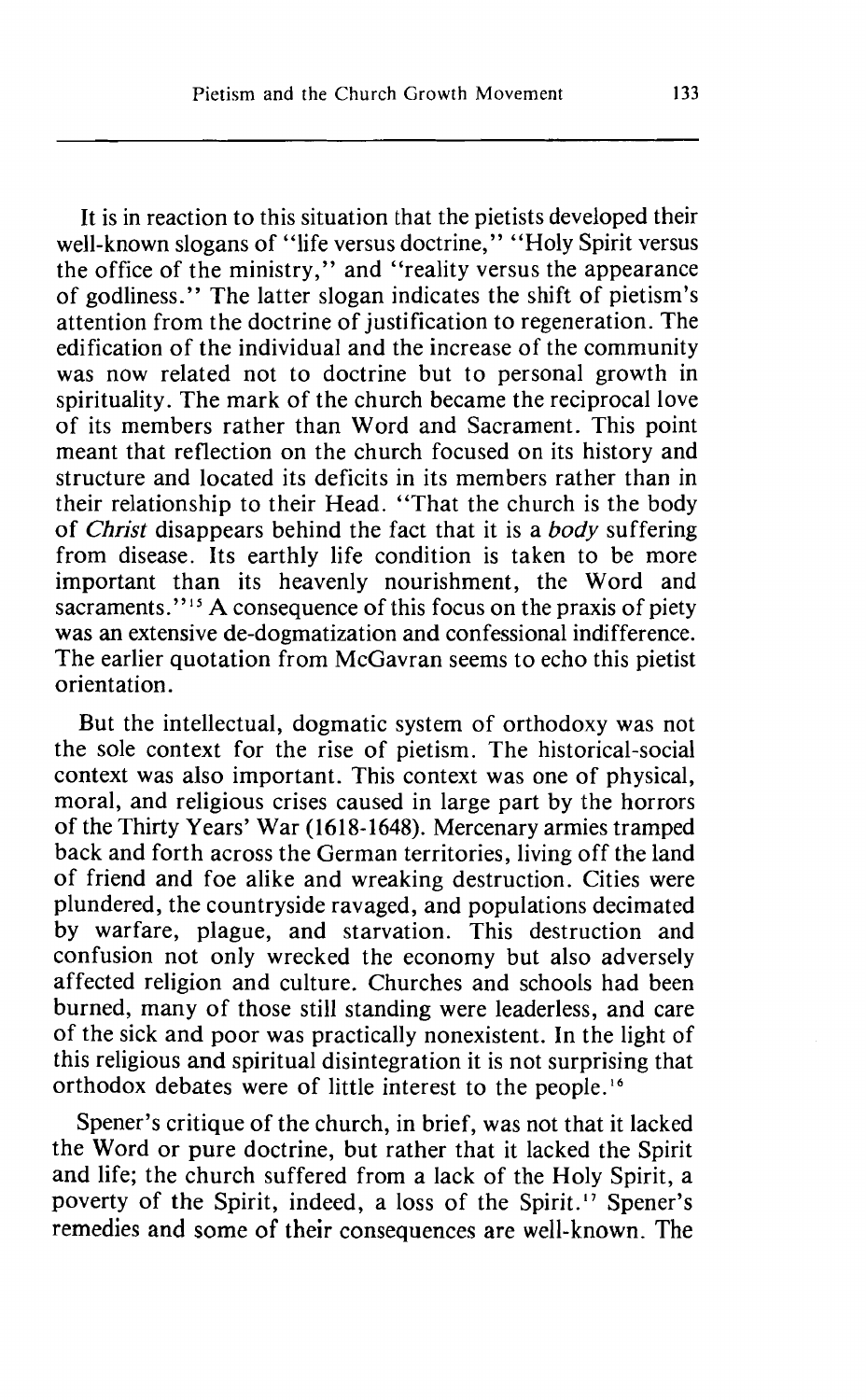small groups (the *collegia pietatis)* for the cultivation of holiness brought in their train tendencies toward otherworldliness, Donatism, legalism, and divisiveness (the *ecclesiolae in ecclesia).*  These tendencies will surface in later renewal movements such as the charismatic renewal. But what is of interest here in terms of analogous expressions in the Church Growth Movement is the pietist understanding of the church. The irony is that in the attempt to expand the Augsburg Confession's definition of the church, these movements constrict the church even more. When Word and Sacrament are no longer sufficient marks of the church, then the church is reduced to the like-minded, the likeexperienced, the like-classed. The intent of the *ecclesiola in ecclesia*  was to provide more room for the activity of the Holy Spirit but it led to a problematic "spiritual priesthood" consisting not of all baptized Christians but of those who had experienced the anointing of the Holy Spirit.

Pietist ecclesiology foreshadowed another problem for renewal movements as well—a chiliastically flavored eschatology. "The awakening of chiliastic expectations is one of the most pregnant marks of early pietism in Frankfurt."<sup>18</sup> The immediate context of pietism was already characterized by a strong eschatological tension related to the terrors of the Thirty Years' War. As few other times in church history, there was a widespread expectation of the near end of the world. But Spener's hope was not for the end of all times, but rather the hope for a better time. As he stated in the *Pia Desideria:* "If we consult the Holy Scriptures we can have no doubt that God promised His church here on earth a better state than this." For Spener, this "better state" is linked to the conversion of the Jews and the fall of the Roman papacy;<sup>19</sup> for church growth advocates this "better state" is linked to what McGavran calls "the harvest of peoples."

The ecclesiologies of both pietism and the Church Growth Movement displace the tension-filled dynamic of *simul justus et peccator* and the theology of the cross by the motifs of progress and perfection. For pietism this alteration is pointedly illustrated by the title of an influential chiliastic writing of the time: "Assertion of the Thousand Year Reign or of the Prosperity of the Church of Christ on Earth."2o Around the turn of the year 1674-1675 the goal of the Frankfurter pietists was announced as

 $\epsilon$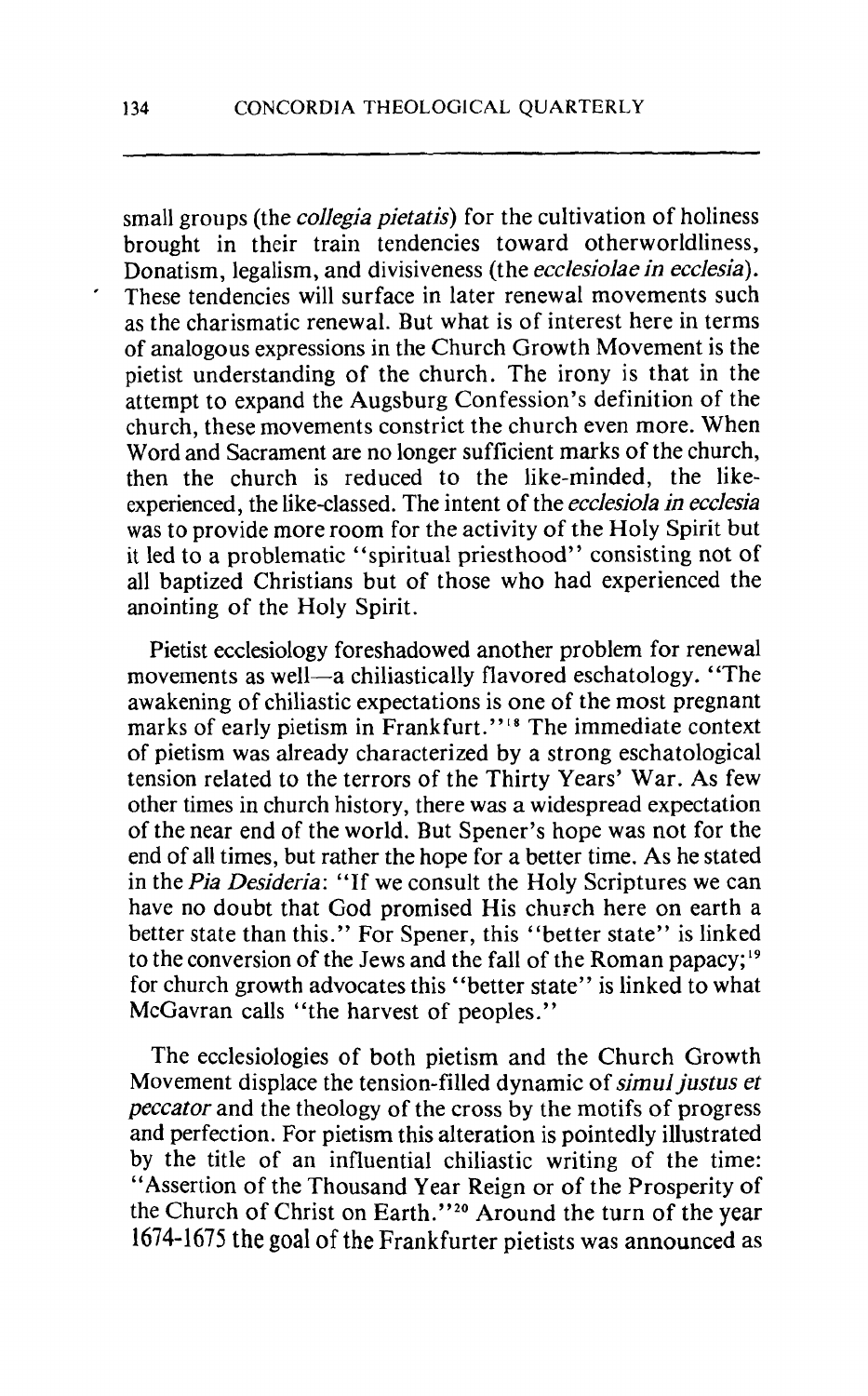not only the withdrawal from the depraved *Volkskirche* to a circle of pious friends, but to make alive once again the form of the primitive Christian church in the midst of the outwardly corrupted church. This desire is closely related to the expectation that the fulfillment of the divine promises and the beginning of a better time for the church are no longer far off. "The orientation to the ideal of primitive Christianity of the chiliastic hope, as is so often the case in the history of the church, also belong together in their roots in Frankfurter pietism."<sup>21</sup>

Thus Spener's new perspective which detached pietism from orthodoxy and raised the *Pia Desideria* to the programmatic writing of a new epoch in Lutheranism was twofold. It was the concept of the gathering of the pious into particular assemblies patterned after the primitive Christian community and the concept of a promised glorious kingdom of Christ on earth to the pious.<sup>22</sup> This orientation will continue in the Church Growth Movement, albeit with variations on the theme.

#### *The Church Growth Movement*

The broad context for the rise of the Church Growth Movement hardly needs to be spelled out. Analogously to the context for pietism, contemporary Western culture is experiencing the pervasive deterioration, if not breakdown, of the external supports for belief systems and social structures. Government, church, and family all seem incapable of resolving or ameliorating alienation, poverty, war, injustice, economic failure, and social dislocation. Our time is marked by enormous insecurity of every type; fears of the future; breakdown of traditional values; plurality of competing worldviews, norms, and definitions of reality; loss of power by nations as well as individuals; individual isolation and dehumanization. Traditional mainline churches are declining in membership, but conservative churches are growing. While the declining churches continue to agonize over the "why" and "whether" questions of mission and evangelism, the growing conservative churches focus on the "how" of mission and evangelism.<sup>23</sup> Recently the Lutheran missiologist, James Scherer, wrote: "Reticence, hesitation, and loss of nerve, especially in ecumenical circles, characterize the attitude of many Christians toward mission near the end of the 20th century." $24$  According to McGavran: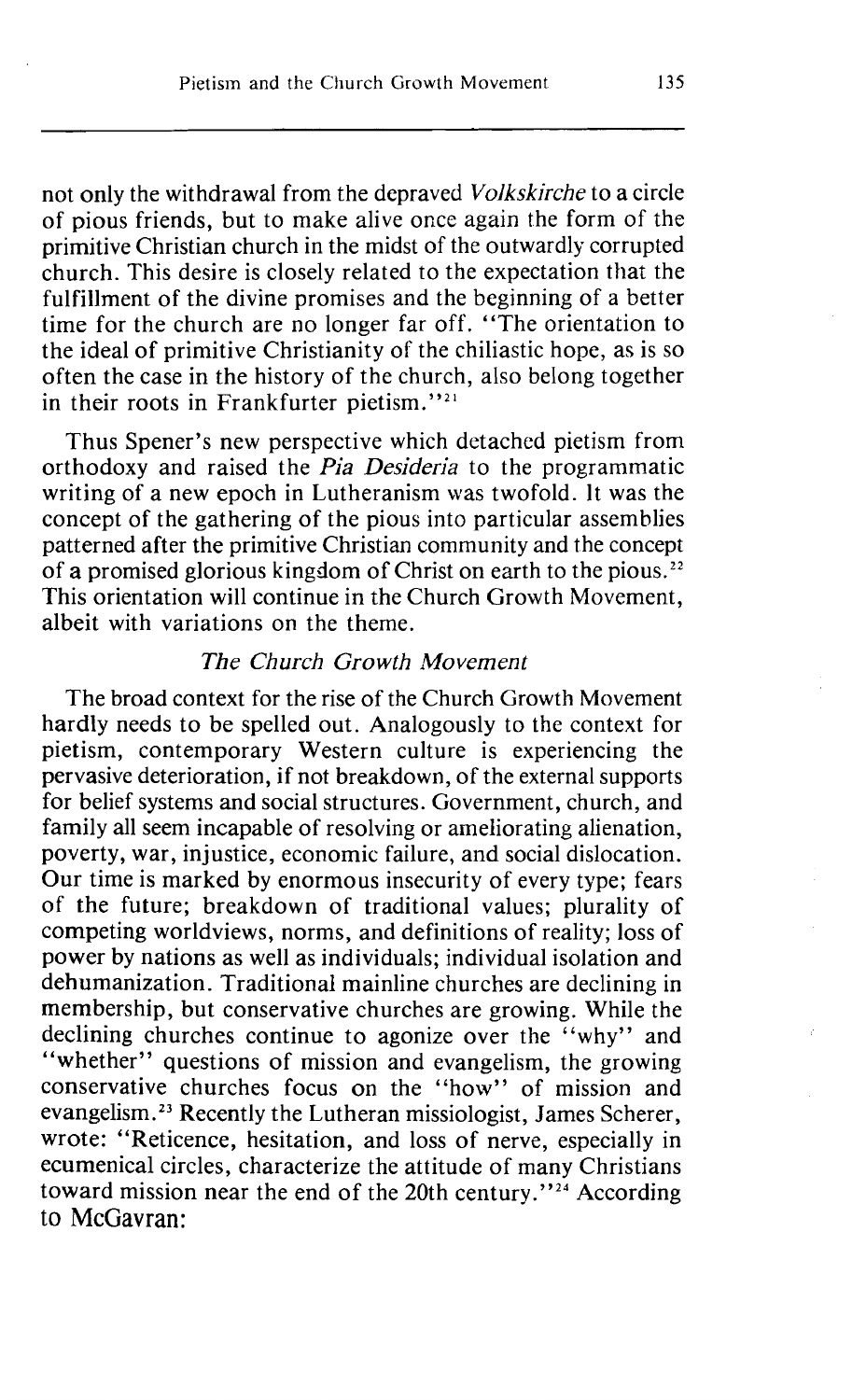This was the case in Christian missions overseas in the midtwentieth century. Tremendous resources were spent in mission work, often for very little growth of the church. Where growth was impossible, this outcome was understandable, but sometimes little growth was unnecessary. Christians, pastors, and missionaries were coming out of the ripe fields empty-handed. During the decades following World War 11, little or no growth also marked most denominations in the United States. Some biological and transfer growth did occur but conversion growth was spotty and slight. Whole denominations became static or actually declined. Pastors in America, like their brothers overseas, often led congregations which remained at about the same number of members for years, or even lost a few hundred.<sup>25</sup>

It was this situation which prompted Donald McGavran, a former missionary with over thirty years of experience in India and now Dean Emeritus of the School of World Mission at Fuller Seminary, to begin urging a rethinking of missions. He claimed that the lack of growth in missions was the consequence of a mission theology which posited slow growth and was preoccupied with social rather than evangelical issues. Beginning in the fifties, McGavran argued that the fields were ripe for harvest but that missionaries and pastors were blinded by false presuppositions. "He challenged the 'seed-sowing' concept of missions, that 'the objective and measurable growth of churches must neither be expected nor counted as a measure of effectiveness.' He argued for a narrow definition of mission, emphasizing the goal of church planting, in place of one which 'attempts to take in everything that the church and the Christian faith ought to do.' For McGavran 'the whole gospel for all mankind means little, unless it is preceded by stupendous church-planting. There can be little hope of sustained signs of the Kingdom in the world without the influence of a sufficient number of sons and daughters of the Kingdom. . . What the fantastically mounting population of this world needs is fantastically multiplying churches. . ."<sup>26</sup> One commentator goes so far as to say that, on the basis of a narrow evangelical hermeneutic and theology, the Church Growth Movement "deduces that everywhere and in all circumstances the numerical increase of the church is the one goal for which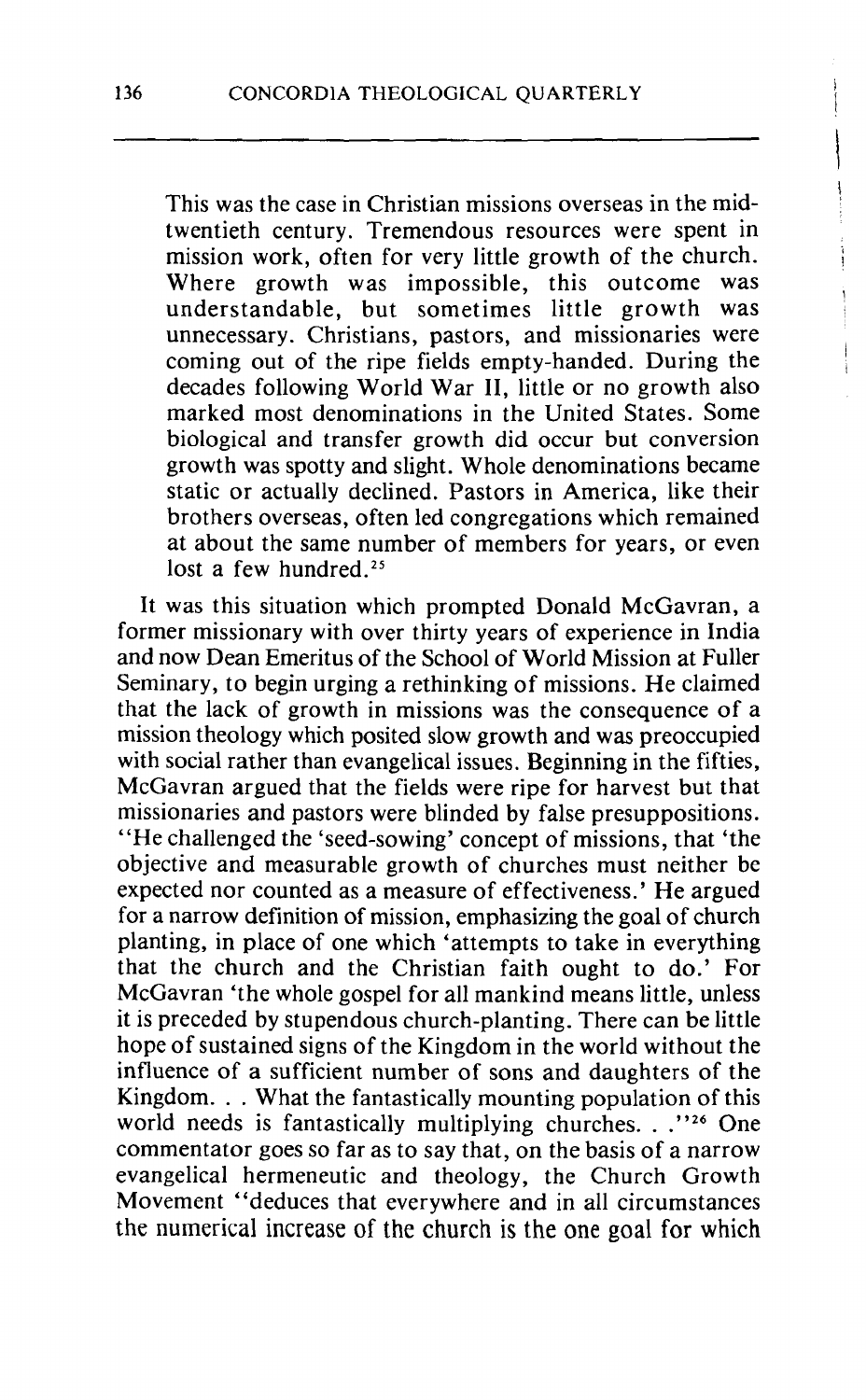everything else may be sacrificed. **"27** 

This quotation would, of course, send Luther, were he alive, into a rage. The kingdom of God does *not* depend upon attaining a critical mass of church members, nor even a critical mass of Christians. We do not need to turn to Luther's vigorous and extensive attacks on the *Schwaermer* of his day to document this truth. We need only recall his simple explanation of the second petition of the Lord's prayer: "To be sure, the kingdom of God comes of itself, without our prayer, but we pray in this petition that it may also come to us."<sup>28</sup> Certainly Luther was concerned for the growth of the church as well as its reform. His writings attest to this fact, especially his works on the liturgy. But Luther never identified the visible church with the kingdom of God nor did he place his hope on an increase of church members, for even Christians are and remain sinners. Neither pietism nor the Church Growth Movement has any sense of the motifs of the dialectic of Law and Gospel and the Christian as *simul justus et peccator*. And when Luther lamented that there are too few Christians in the world, he did not then suggest that the Word and Sacrament are insufficient for the church.

McGavran's concern not only to multiply the churches but also to multiply the numbers of Christians within them is expressed in his principles of church growth, which in recent years have been applied to established congregations as well as mission fields. These principles are straightforward. First of all, as I already mentioned, the primary orientation of the Church Growth Movement is sociological rather than theological. The social sciences such as sociology and anthropology provide diagnostic tools for the analysis of the church and for suggesting directions to maximize church growth. "The numerical approach," McGavran wrote in 1980, "is essential to understanding church growth. The church is made up of countable people and there is nothing particularly spiritual in not counting them. Men use the numerical approach in all worthwhile human endeavors. Industry, commerce, finance, research, government, invention, and a thousand other lines of enterprise derive great profit and much of their stability in development from continual measurement. Without it they would feel helpless and blindfolded. **"29**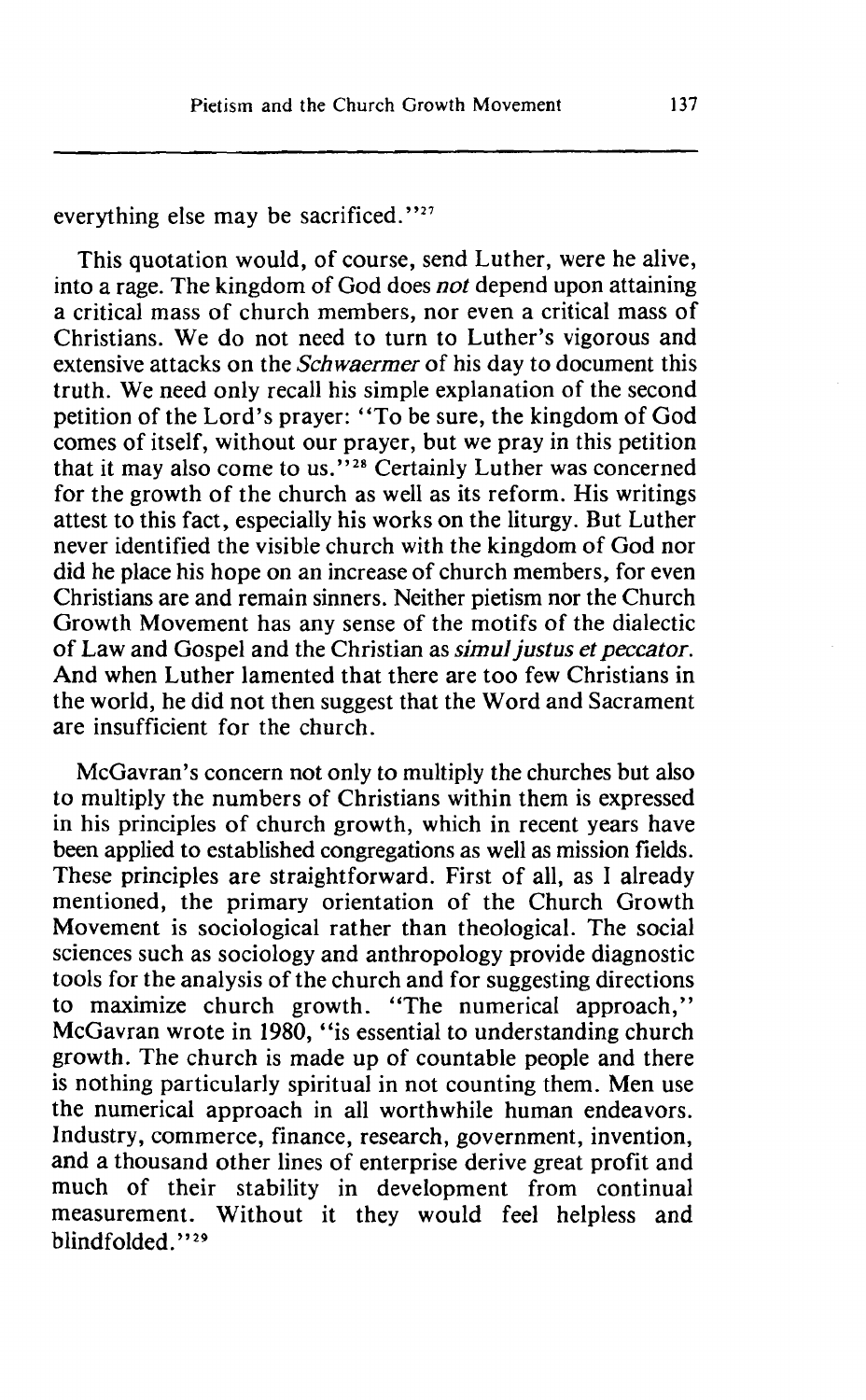The sociological utility of this numerical approach was perceived by McGavran during his mission work in India when he and others recognized that group "conversions" alleviated the isolation of individuals whose joining the church pulled them out of their social context.30 This orientation is what is behind the people-movement type of church growth. "A people movement results from the joint decision of a number of individualswhether five or five hundred—all from the same people, which enables them to become Christians without social dislocation, while remaining in full contact with their non-Christian relatives, thus enabling other groups of that people, across the years, after suitable instruction, to come to similar decisions and form Christian churches made up exclusively of members of that people."<sup>31</sup>

A people-movement approach to church growth utilizes what is one of the most frequently criticized aspects of the Church Growth Movement, the homogeneous unit principle. Simply stated, the homogeneous unit principle is that "men like to become Christians without crossing racial, linguistic, or class barriers."<sup>32</sup> McGavran's point is this: "It takes no great acumen to see that, when marked differences of color, stature, income, cleanliness, and education are present, men understand the Gospel better when expounded by their own kind of people. They prefer to join churches whose members look, talk, and act like themselves."<sup>33</sup> In capsule form this statement collapses the prophetic and reconciling power of the Gospel into a baptism of the world as it is.

#### *Some Lutheran Reflections on Pietism and the Church Growth Movement*

The first thing that is clear is that the Church Growth Movement is a growth industry. In recent decades more than a hundred titles have appeared on the principles of church growth. On the basis of my very limited acquaintance with this literature I venture the following initial observations. Only a very few books raise critical theological questions of the movement. As far as I am aware, there seem to be few if any Lutheran contributions to this literature. Certainly it is clear that Lutheran publishing houses are not among the five major publishers of church growth materials: Lutterworth Press, Eerdmans, Zondervan, Moody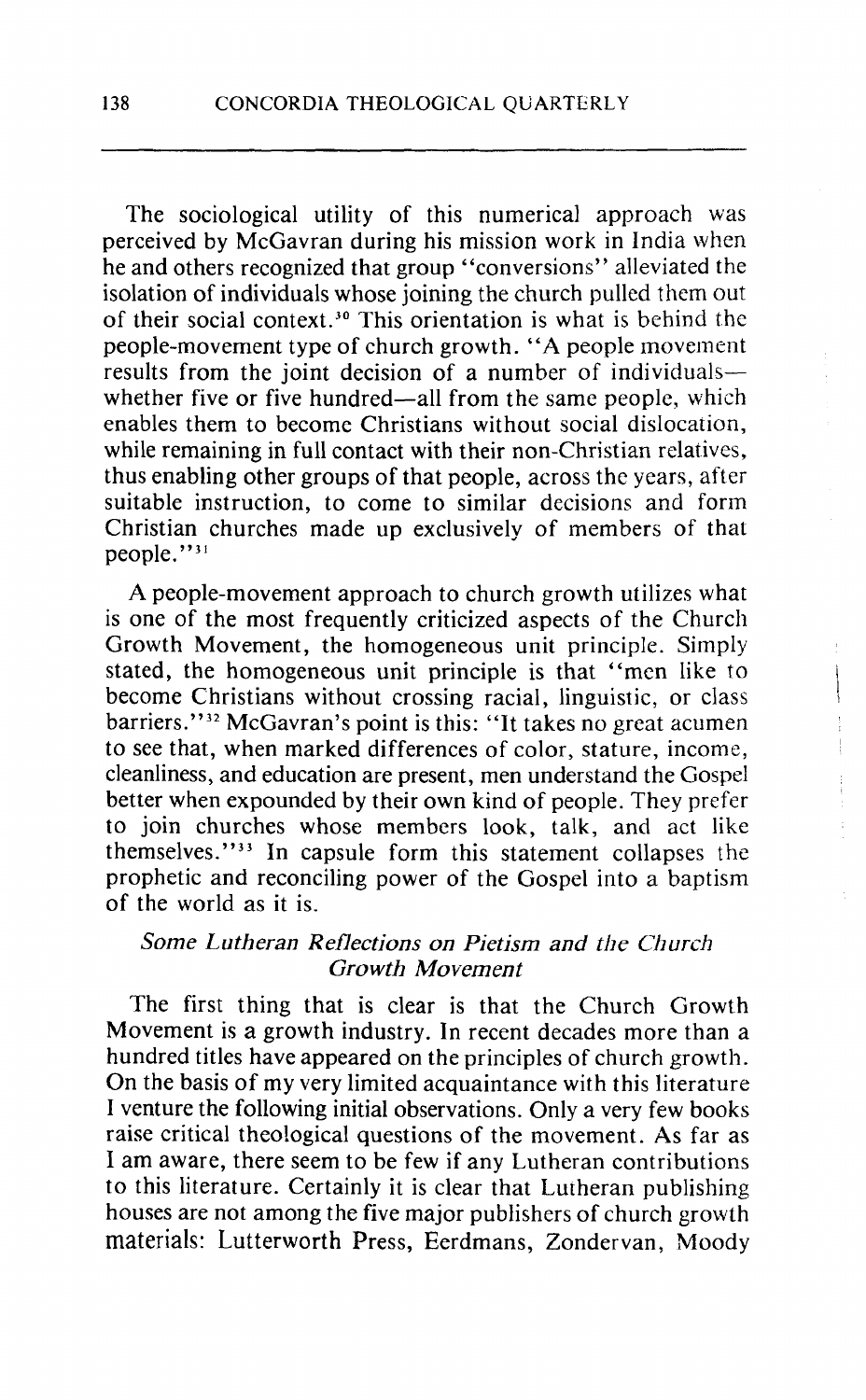Press, and the William Carey Library.<sup>34</sup> But although the names of these publishers indicate the primarily Reformed orientation of the theorists of the movement, its popularity is by no means limited to Reformed and evangelical churches. In fact, this selfconsciously transdenominational and transconfessional orientation is a characteristic which the Church Growth Movement shares with historical pietism.

Historical pietism transcended ecclesial and confessional barriers because finally *the* criterion for the church was not doctrinal but experimental. The Church Growth Movement also transcends ecclesial and confessional barriers by emphasizing experience as the criterion for the church. But the difference from historical pietism is that the experience to which the Church Growth Movement points is not the experience of the Holy Spirit but the experience of increasing numbers of people in the church. In good Lutheran dialectical fashion we may say both yes and no to this approach.

First the "yes"—in terms of a Lutheran theological perspective, the Church Growth Movement's utilization of sociological method may be seen in terms of the civil use of the law, that is, reason. McGavran is right when he says that there is nothing particularly spiritual in not counting church members. In fact, every pastor, evangelist, and Christian should be as sensitive as possible to not only the mechanics of church organization and direction but also the cultural, linguistic, and ethnic variables of the congregation and the larger community. To paraphrase McGavran, it is not particularly spiritual to ignore non-doctrinal factors in ministry.<sup>35</sup> It hardly needs to be said that the Gospel ought not be conveyed in a manner that creates false stumbling blocks to its acceptance.

The Church Growth Movement can remind us that it is poor discipleship to denigrate the skills and responsibilities requisite to overseeing the work of the church. Too many Lutherans have lost sight of the fact that we have a remarkable tradition of church organization rooted in our very origins. Luther himself was involved from the earliest stages of the Reformation in the development of church orders for Wittenberg, Leisnig, and Goettingen. And certainly we cannot forget that Luther's own pastor, Bugenhagen, is renowned for his organizing churches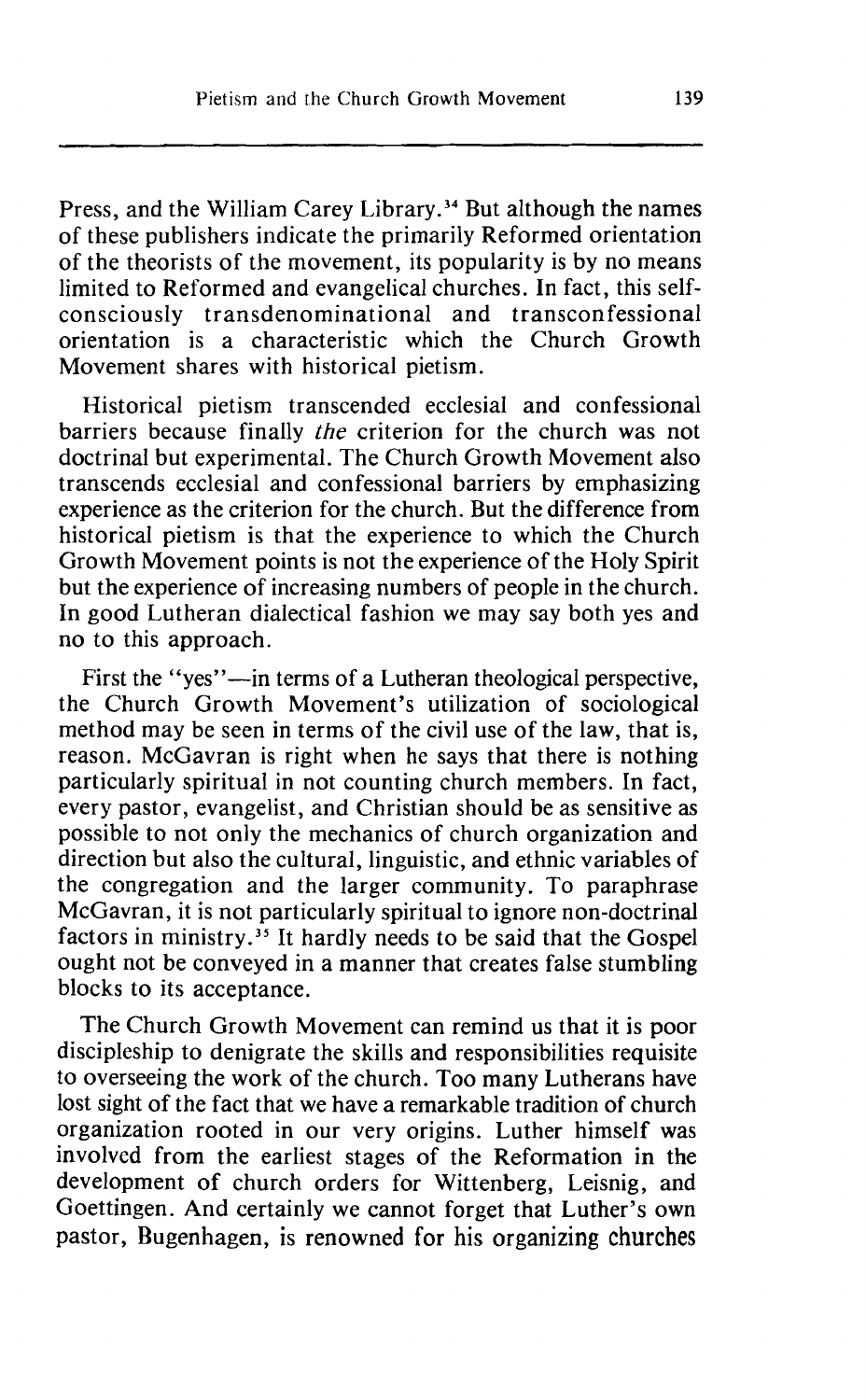throughout the length and breadth of the land. Our tradition took very, very seriously the organization and growth of the evangelical churches. Furthermore, as James Kittelson reminds us in a recent article, Luther not only self-consciously assumed the role of pastor and bishop, but knew that even church bureaucracy was spiritual when joined by the Word of God.<sup>36</sup>

However, while the Lutheran tradition affirms reason, wisdom, and human sensitivity in service to the Word and Sacrament, these are not interchangeable. As Luther once remarked in his own inimitable style, when reason becomes a means to the kingdom of God, it becomes "the devil's whore." In less colorful terms, various critics of the Church Growth Movement have questioned whether methodologies for increasing church membership may be so easily presented as theologically neutral. In terms of the Lutheran tradition, adiaphora are not always adiaphora. This is clearly the case when it is posited that the correct use of sociological methods will result in the growth of the church, which is then proclaimed as the will of God. McGavran asserts that God requires church growth. McGavran further asserts that, "where there is no faithfulness in proclaiming Christ, there is no growth."<sup>37</sup> Another leader in the Church Growth Movement asserts that "... the evangelical church that grows in membership is providing an irresistible demonstration of the will of God being accomplished in its midst. Indeed, church growth is a test of the faithfulness of the people of God to the ministry to which he has called them."<sup>38</sup>

These assertions are clearly a theology of glory which identifies the visible church with the kingdom of God. Like every theology of glory this approach provides ample opportunity for either presumption or despair. If our churches grow, we simply assume we are faithfully proclaiming Christ; if they do not grow, we assume we are not faithfully proclaiming Christ. Obviously St. Paul in his sermon in the Areopagus falls into the latter category! This insidiously Pelagian and Donatist ecclesiology puts the burden of proof for the Gospel upon the pastor and the congregation. As one advocate of church growth puts it, "Church growth does not just happen; it must be made to happen. **"39** This is **a** kind of ecclesial Kantianism; that is, the church ought to grow; therefore it can. In short, it seems to me that the Church Growth Movement is subtly adding a third mark to the church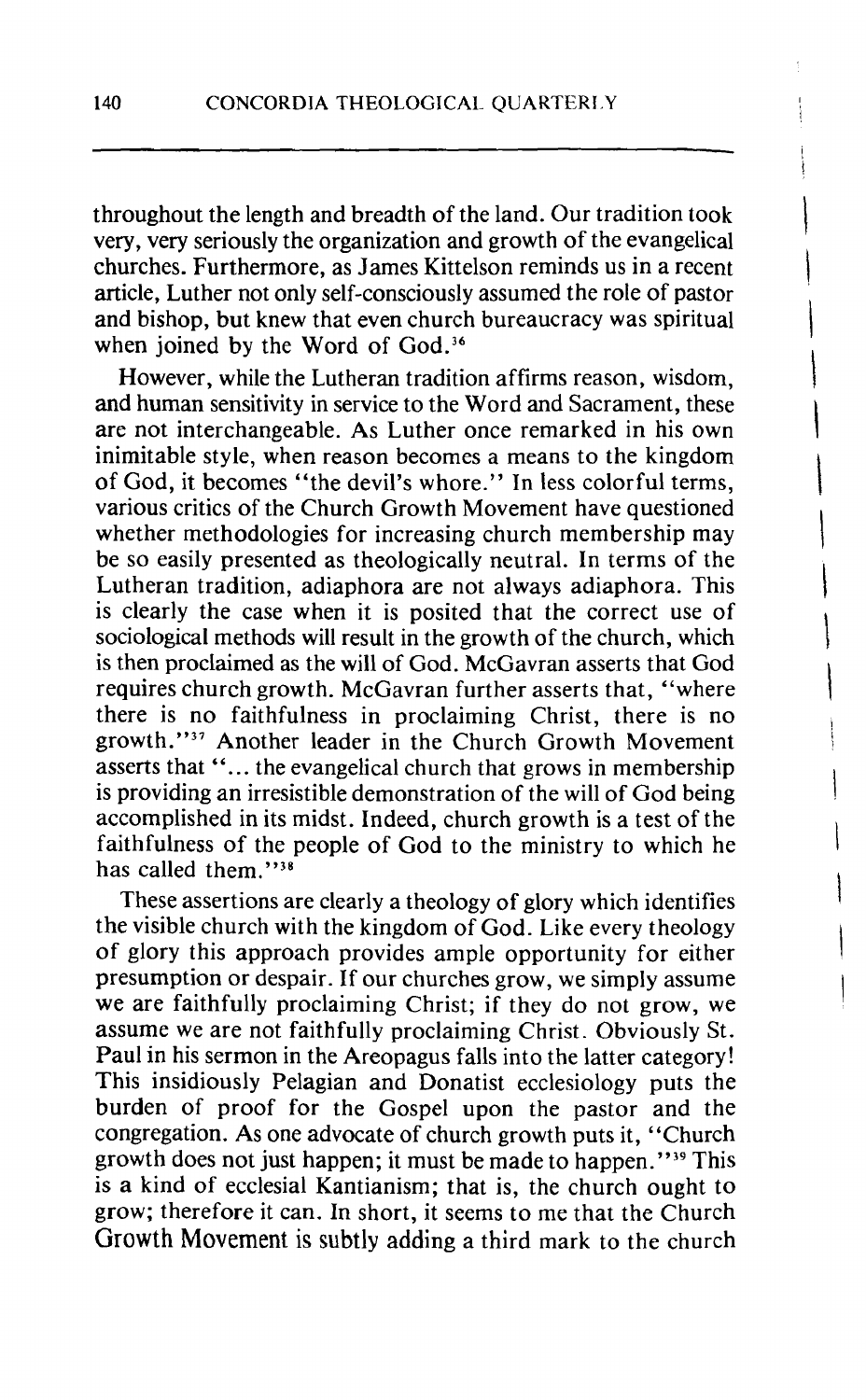by implying that Word and Sacrament are insufficient marks of the church without numerical growth. This tendency also appears to me to be but a modern variation of the age-old alterations of the marks of the church, with statistics taking the place of such marks as perfection, discipline, and church government.

It also seems to me that the Church Growth Movement has various parallels to the ecclesiology of historical pietism although I would not grant it the theological depth of pietism. Like pietism, the Church Growth Movement assumes it can model itself on the early church and collapses eschatology into the conviction that this is a "better time" for the church. As pietism hoped to convert the world through the conversion of individuals, the Church Growth Movement foresees "christianizing" culture through conversion of the masses. In its crass forms, church growth is a culture religion.

The fundamental principle of the Church Growth Movement which has received the most criticism is the homogeneous unit principle. Here we have the *ecclesiolae* in *ecclesia* orientation with a vengeance not known in historical pietism. For Spener and his colleagues an unintended consequence of the *collegia pietatis* was the tendency to create ecclesial in-groups of the like-experienced. For the Church Growth Movement the creation of like-minded, like-colored, like-speaking in-groups is an intentional means to further the institutional church. This approach has serious repercussions on the Gospel itself as well as on social ethics.

The good news of reconciliation in Christ is side-stepped by proposing churches be homogeneous units, for then the church becomes a reflection of its culture. A church of this sort does not offend anyone or anything but rather sanctifies the status quo. The homogeneous unit principle also is false to the historical development of the church.4o Now there is no doubt that the Lutheran churches in this country have a long history of homogeneity, and in some places Lutherans may still think that a mixed marriage is between **a** Swede and a Norwegian. But at least today the struggle for inclusiveness has begun; and we have not raised ethnicity to a theological principle over against the New Testament. McGavran and others in the Church Growth Movement have more recently become sensitive to the charge of racism directed against the homogeneous unit principle. But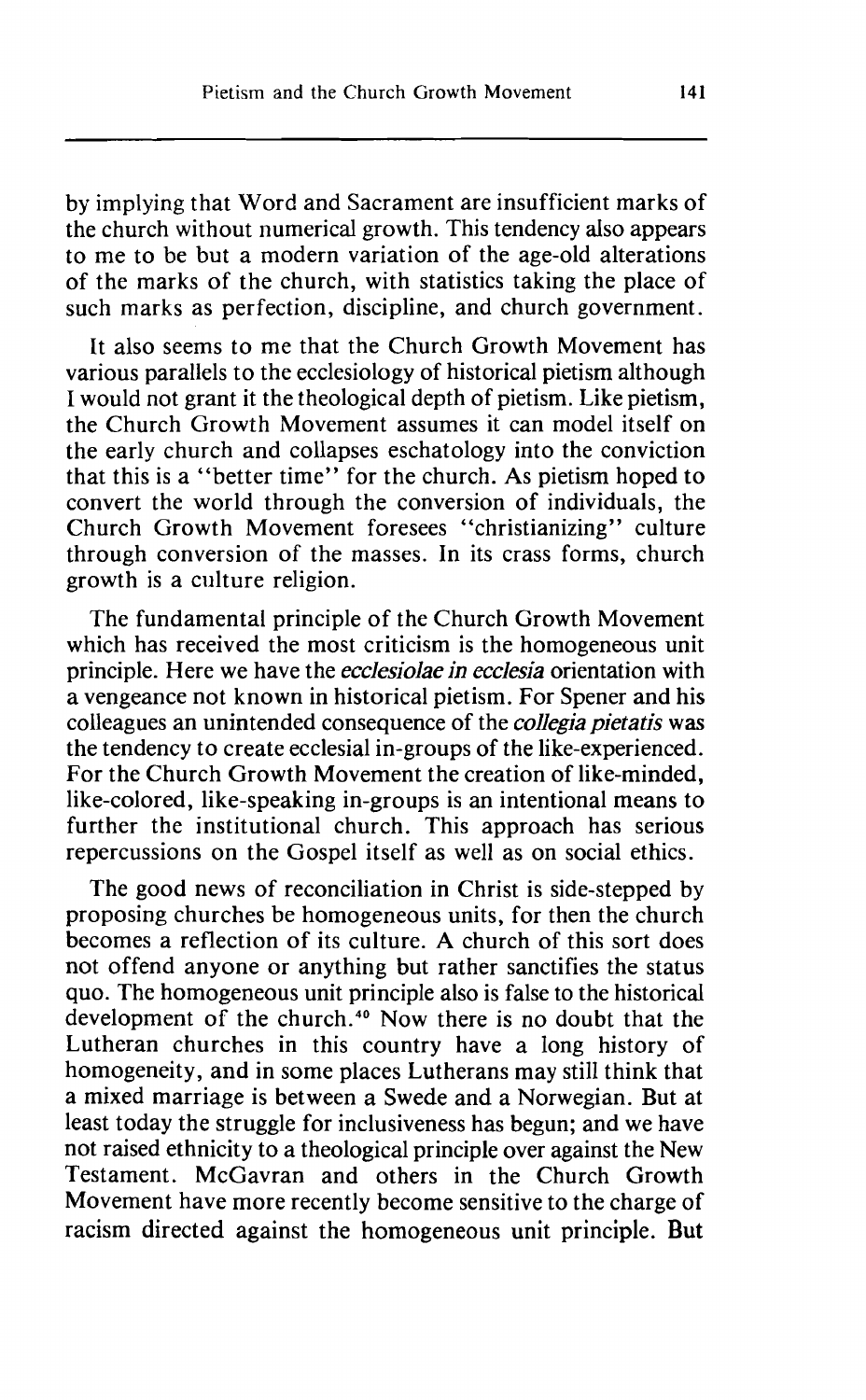popular materials of the movement, such as filmstrips, portray black folks going into black churches and white folks going into white churches. Commentators from South Africa clearly see the homogeneous unit principle as a support of apartheid. Regardless of what one thinks of the Lutheran World Federation's status *confessionis* position, it is difficult to argue away the fact that human actions can be a denial of the Gospel. There is no doubt that humankind craves community, but there should also be no doubt among Lutherans that not all community is authentic to the Gospel. In recent history, talk about "our kind of people" is most frequently associated with the Nazis, the Ku Klux Klan, and upholders of apartheid. Our understanding of sin as being curved in upon ourselves also reveals the demonic potentiality of communities. <sup>i</sup>

ì.

This brings me to a final point, and that is that the Church Growth Movement is a bedfellow, if not an advocate, of culture religion. Ironically the movement has protested against the World Council of Churches and others for adopting the world's agenda. McGavran has criticized the WCC for its attention to "organized good deeds and social action [which] takes the attention of many younger churches off the propagation of the Gospel."<sup>41</sup> Yet the advocacy of sociological methods for church growth mirrors the world's agenda by positing that the church is a "business" like any other. Eddie Gibbs, who is basically favorable to the Church Growth Movement, has written: "The failure of church growth thinking, at least in its early formulations, to differentiate between church and kingdom has led to a great deal of misunderstanding and criticism. It has resulted in Christian mission being caricatured as denominational aggrandisement, or a plea for survival for western-based churches and their related mission agencies. Church growth thinking. . .has consequently given the impression that mission is simply making more and more people to become like ourselves."<sup>42</sup> René Padilla makes much the same point when he writes: "Because of its failure to take biblical theology seriously, it [the Church Growth Movement] has become a missiology tailormade for churches and institutions whose main function in society is to reinforce the status quo. What can this missiology say to a church in an American suburb, where the bourgeois is comfortable but remains enslaved to the materialism of a consumer society and blind to the needs of the poor? What can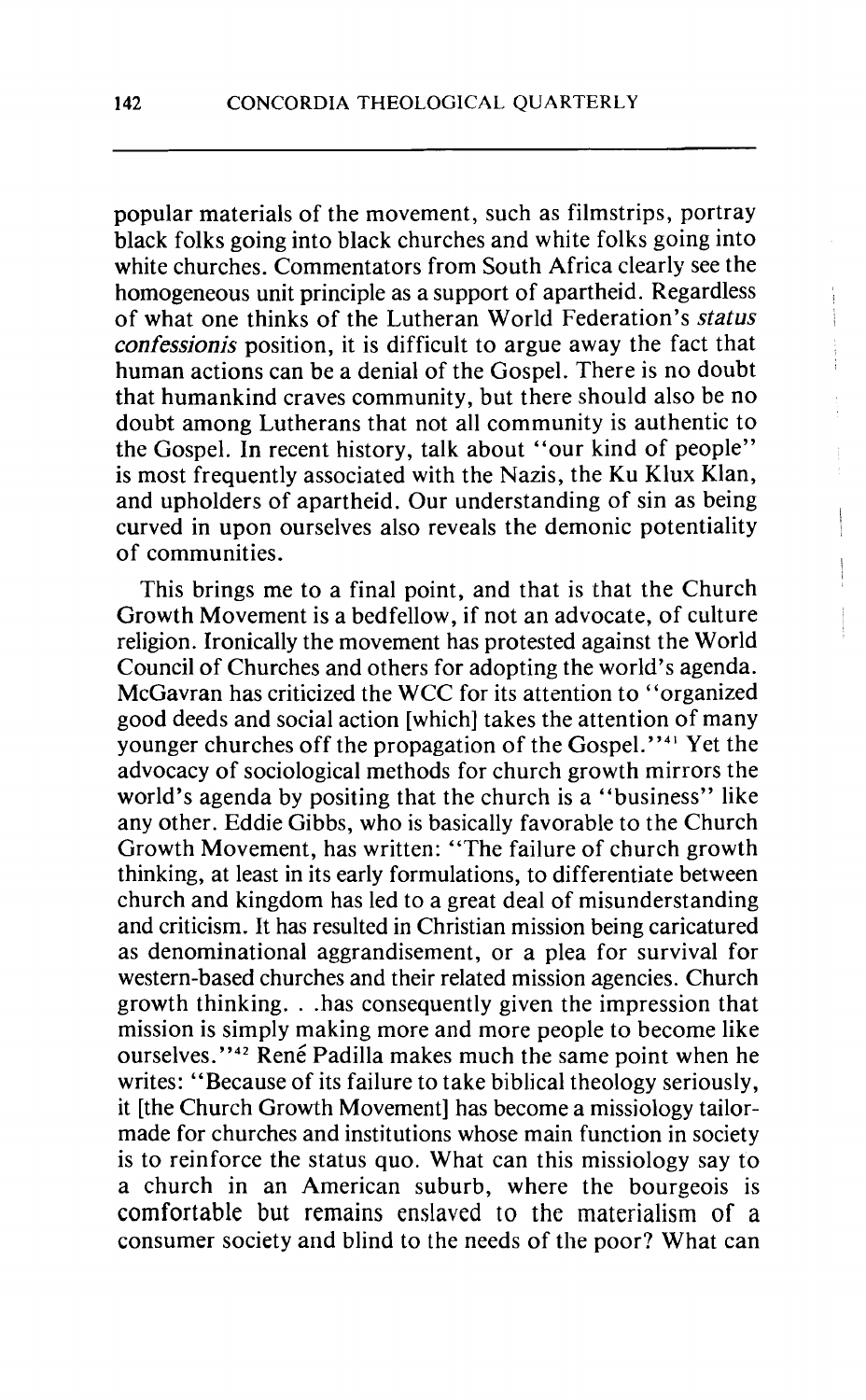it say in situations of tribal, caste, or class conflict? Of course, it can say that 'men like to become Christians without crossing racial, linguistic and class barriers.' But what does that have to do with the Gospel concerning Jesus Christ, who came to reconcile us 'to God *in one body* through the cross'?"<sup>43</sup>

Article VII of the Augsburg Confession is elegant in its simple definition of the church as "the assembly of all believers among whom the Gospel is preached in its purity and the holy sacraments are administered according to the Gospel. For it is sufficient *(satis cst)* for the true unity of the Christian church that the Gospel be preached in conformity with a pure understanding of it and that the sacraments be administered in accordance with the divine Word."<sup>44</sup> Luther can liken the church to a "mouth house,"<sup>45</sup> because faith comes by hearing the Word. The point is that the unity and marks of the church are not the like-mindedness-the homogeneity-of the community but the proclamation of the Gospel of the unconditional promise of God embodied in Word and Sacrament. "The human structures of the church, of course, exhibit the same life as the church's members—a life under the cross which is simultaneously sinner and righteous. Thus the church, like its members, also lives by the continuous encounter with the Word of God, which is why it needs constant reform. This is another way of saying that the church is not specified by the character of its members but rather by the character of the assembly-the preaching of the gospel. This is the basis upon which the church stands or falls."<sup>46</sup> The church is recognized not by its holiness of life-contra the pietists-nor by its numbers*contra* the Church Growth Movement—but by the "possession" of the holy Word of God." For as Luther stated in On *the*  **Councils** *and the Church* in *1539,* "Now, wherever you hear or see this Word preached, believed, professed, and lived, do not doubt that the true *ecclesia sancta catholica,* 'a Christian holy people,' must be there, even though their number is small. . .And even if there were no other sign than this alone, it would still suffice to prove that a Christian, holy people must exist there, for God's word cannot be without God's people and, conversely, God's people cannot be without God's word."<sup>47</sup>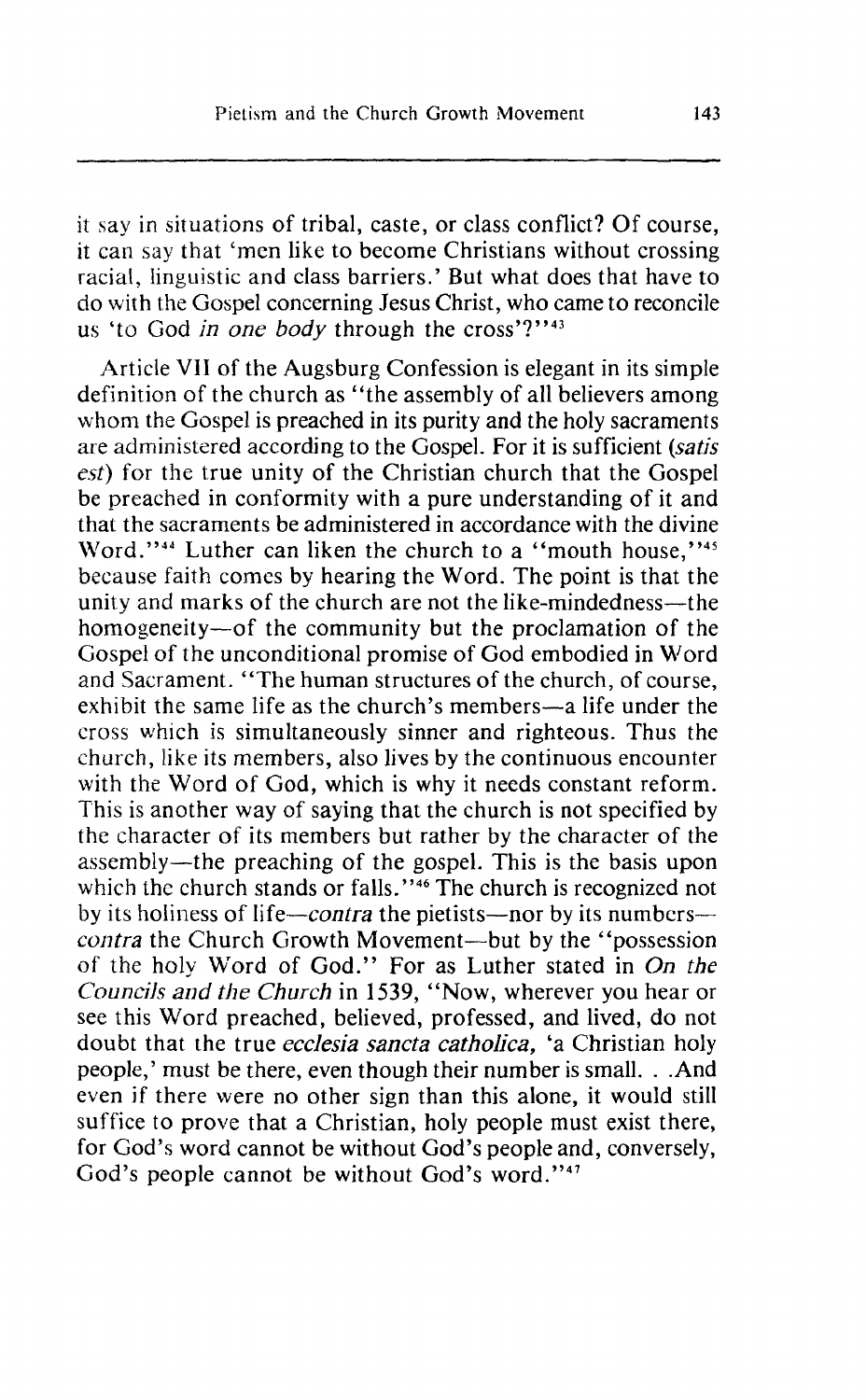#### ENDNOTES

- 1. Eddie Gibbs, *I Believe in Church Growth* (Grand Rapids: Eerdmans, 1981); *Body Building Exercises for the Local Church* (London: Falcon, 1979); C. Peter Wagner, *Our Kind of People* (Atlanta: John Knox Press, 1979); The essays are found in Win Arn, ed., *The Pastor's Church Growth Handbook* I, **11** (Pasadena: Church Growth Press, 1979, 1982). These volumes are subtitled thus: "America's leading authorities on church growth share the keys to building a dynamic church."
- 2. Donald A. McGavran, *Understanding Chirrch Growth,* Revised Edition (Grand Rapids: Eerdmans, 1980), p. 8.
- 3. See for example, Peter Berger, *The Heretical Imperative: Contemporary Possibilities of Religious Affirmation* (Garden City : Anchor Press, 1979), and Jens Glebe-Moeller, A *Political Dogmatic*  (Philadelphia: Fortress Press, 1987).
- 4. James A. Scherer, *That the Gospel May Be Sincerely Preached Throughout the World. A Lutheran Perspective on Mission and Evangelism in the Twentieth Century* (Geneva: LWF Report 11-12, 1982), p. 181.
- 5. Glenn Huebel, "The Church Growth Movement: A Word of Caution," *Concordia Theological Quarterly, 50 (1986), pp. 165-181,* 178.
- 6. Hoburg quite starkly stated that justification is a fiction whereas rebirth is a reality, and Arnold in his famous innovation of church history (*Unparteiische Kirchen- und Ketzerhistorie vom Anfang des Neuen Testaments bis auf das Jahr Christi* 1688) excoriated the orthodox and elevated traditional heretics as models of true faith. Cf. Martin Schmidt, *Wiedergeburt und Neuer Mensch: Gesammelte Studien zur Geschichte des Pietismus* (Witten: Luther Verlag, 1969) as well as his other writings for an interpretation of pietism in terms of the motifs of mystical spiritualism and rebirth.
- 7. Cf., for example, Kurt Aland, *A History of Christianity,* **11:** *From the Reformation to the Present,* trans. James *L.* Schaaf (Philadelphia: Fortress Press, 1986), pp. 238ff.; 260-261.
- 8. F. Ernest Stoeffler, *The Rise of EvangelicalPietism* (Leiden: *E.J.* Brill, 1971), p. 1. For a survey of Pietist research see Martin Schmidt, "Epochen der Pietismusforschung," in Berg and Dooren, eds., *Pietismus und Reveil* (Leiden: E.J. Brill, 1978), pp. 22-79.
- 9. Johannes Wallmann, "Geisterfahrung und Kirche im fruehen , Pietismus," in Trutz Rendtorff, ed., *Charisma und Institution*  (Gutersloh: Gerd Mohn, 1985), pp. 132-144, 132. Similarly, Aland, **Op.** cit., **p.** 234, writes: "Pietism is undoubtedly the most significant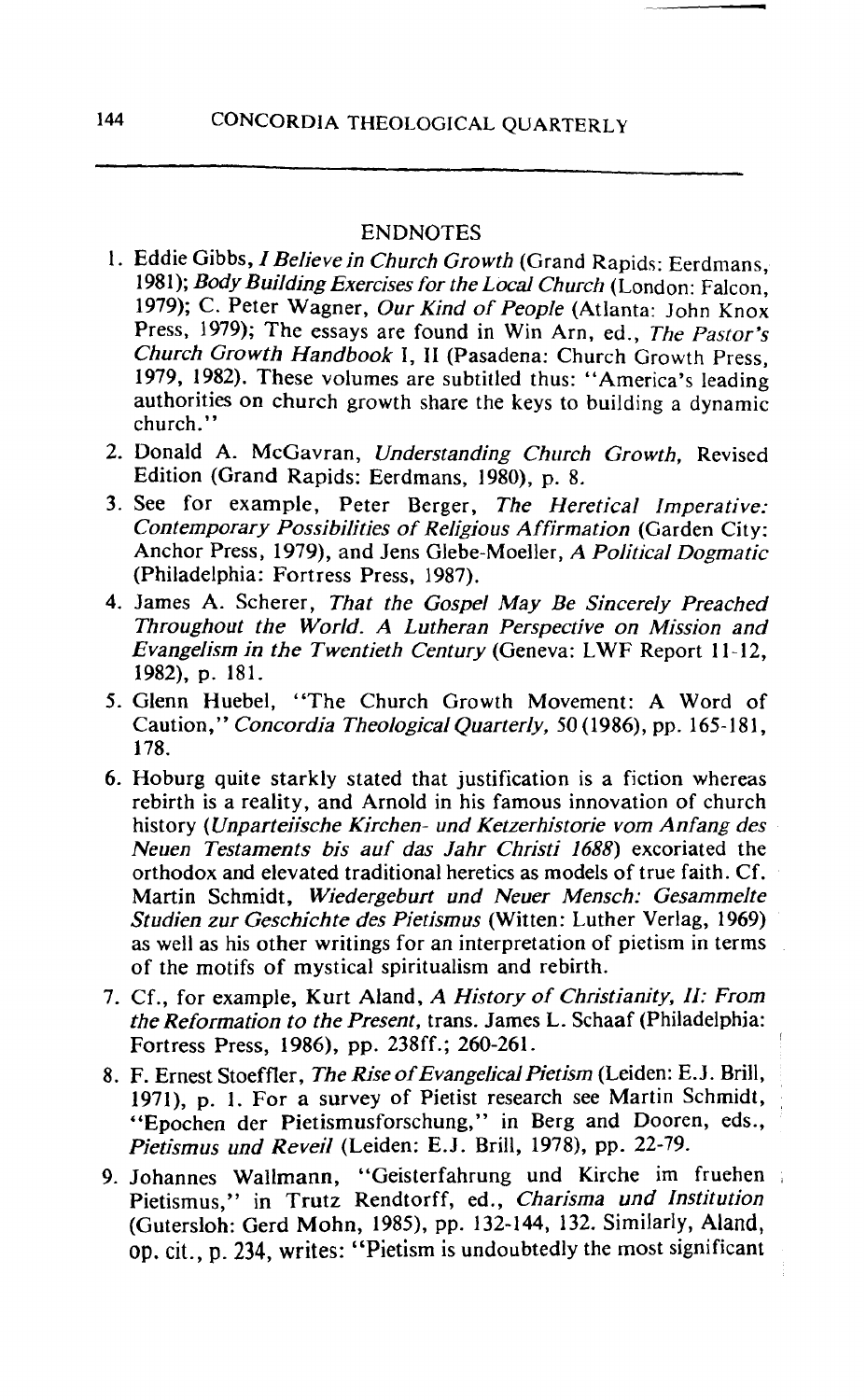movement which has happened within Protestantism since the Reformation."

- ins, :on, nox *>r 's*  10. Part One of Spener's famous *Pia Desideria* (1675) reviews what he perceives to be the corrupt conditions in the church with sections on the defects in civil authorities, clergy, and the people. Cf. Theodore G. Tappert, ed., *Pia Desideria* (Philadelphia: Fortress Press, 1964).
- ZSS, 11. Wallmann, loc. cit.
- ing nic 12. Jaroslav Pelikan, *From Luther to Kierkegaard: A Study in the History of Theology* (St. Louis: Concordia Publishing House, 1963), p. 80.
	- 13. Wallmann, op. cit., pp. 136-137.
- sed 14. John T. McNeill, *A History of the Cure of Souls* (New York, 1951), p. 182.
- *ve:*  ty: *tic*  15. Carter Lindberg, *The Third Reformation? Charismatic Movenlents and the Lutheran Tradition* (Macon, Georgia: Mercer University Press, 1983), p. 169.
	- 16. Tappert's introduction to his edition of the *Pia Desideria,* op. cit., provides a useful overview of this context.
- 17. Wallmann, op. cit., p. 134. nd

ed

ie.

Y) lS.

7  $\ddot{\cdot}$ 

,

 $\cdot$  :

- 18. Johannes Wallmann, *Philipp Jakob S'ner und die Anfaenge des*  2, *Pietismus* (Tuebingen: J.C.B. Mohr [Paul Siebeck], 1986), p. 325.
- 19. Tappert, op. cit., pp. 76ff. of
- 20. Pierre Serrurier, *Assertion du Règne de Mille Ans ou de la Prospérité* 1, *de* **1** *'Eglise de Christ en la Terre* (Amsterdam, 1657). The influence of Sermrier and his work upon Spener and his colleagues is discussed 3S by Wallmann, Spener, op. cit., pp. 349ff. :h
- 21. Wallmann, *Spener,* op. cit., p. 353. ?S
	- 22. Wallmann, *Spener,* op. cit., p. 354.
- 23. For an overview of the crisis of church and mission among f. contemporary Lutheran churches, see chapter 2 in Scherer, op. cit. 'e
	- 24. Ibid., p. 37.
		- 25. McGavran, op. cit., p. vi.
		- 26. Gibbs, op. cit., p. 19. For a discussion of McGavran's heritage (Christian Church-Disciples of Christ), theology, and methodology, cf. Arthur Glasser, "An Introduction to the Church Growth Perspectives of Donald Anderson McGavran," in Harvie M. Conn, ed., *Theological Perspectives on Church Growth* (Nutley, New Jersey: Presbyterian and Reformed Publishing Company, 1977), pp. 21-42.
			- 27. Charles R. Tabor, "Contextualization," in Wilbert R. Shenck, ed., *Exploring Church Growth* (Grand Rapids: Eerdmans, 1983), pp. 117-131, 119.
			- 28. "The Small Catechism," in Theodore Tappert, ed., *The Book of Concord* (Philadelphia: MuhIenberg Press, 1959), p. 346.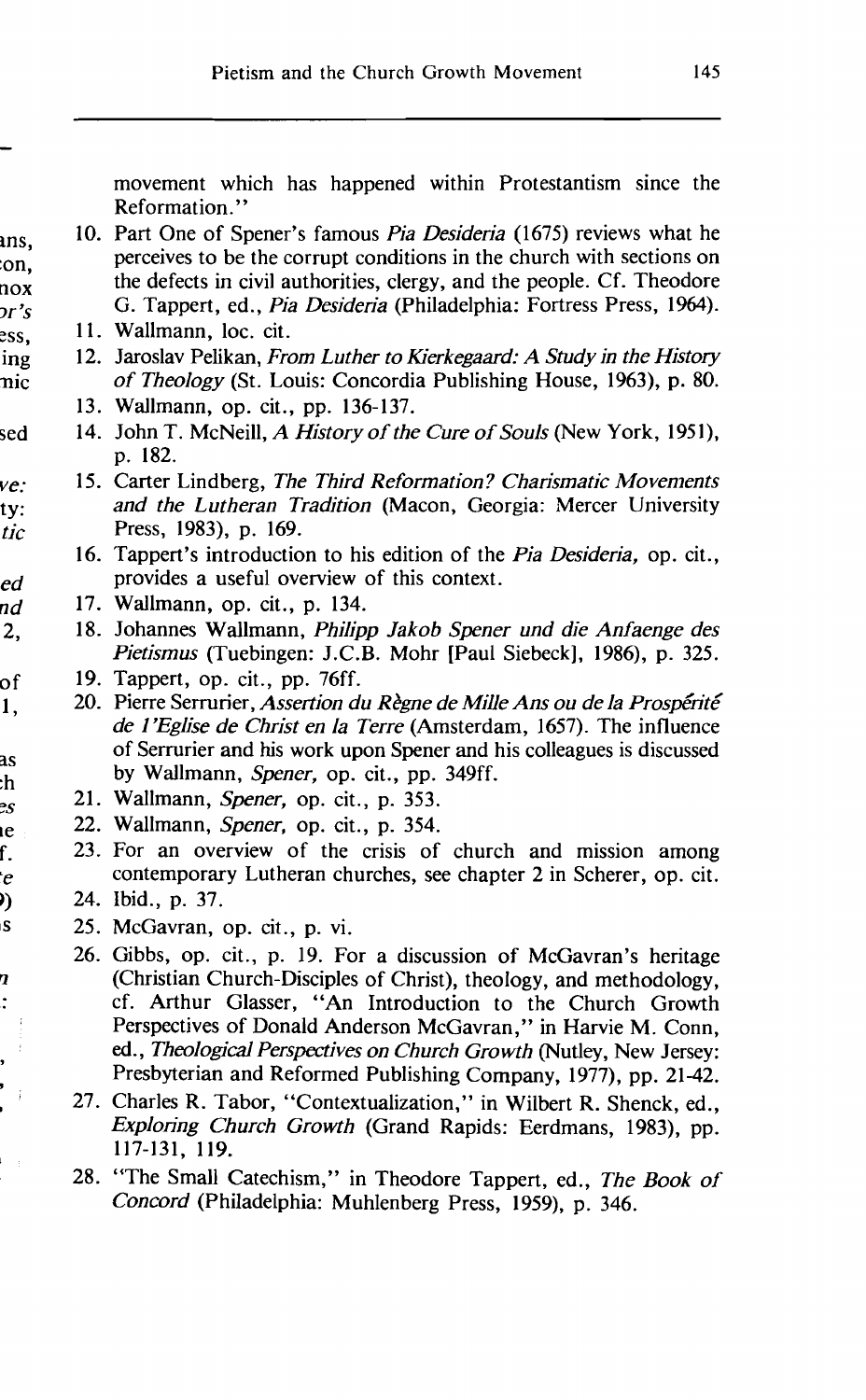$\frac{1}{1}$ 

化非正常化 法法律 化硬化合金

 $\frac{1}{1}$ F.  $\overline{\mathbf{v}}$ 

 $\ddot{\phantom{a}}$ Ħ

 $\frac{1}{3}$ 

 $\frac{1}{2}$ 

 $\frac{1}{2}$ 

i<br>T

 $\frac{1}{2}$ 

**Property of the Second Association** 

- 29. McGavran, op. cit., p. **93.**
- **30.** Christian Kreyszer (1877- **1961** 1, a German Lutneran missionary and author serving the Neuendettelsau mission society, may have been influential on McGavran. Kreyszer's experience was that individual conversion methods were impracticable in communities structured along collectivist lines.
- **31.** McGavran, op. cit., p. **335.**
- **32.** Ibid., p. **223.**
- **33.** Ibid., p. **227.**
- **34.** Cf. George **W.** Peters, *A Theology of Church Growth* (Grand Rapids: Zondewan, 1981), p. **263.** The Church Growth Book Club (Pasadena, California) publishes bimonthly lists of books on church growth and related subjects in the *Church Growth Bulletin.*
- **35.** The significance **of** non-doctrinal factors in local ecumenical relationships is discussed in a recent study by the LWF-related Institute for Ecumenical Research, Strasbourg. Cf. André Birmilé, ed., *Local Ecumcnism:* How *Church L'nity Is Seen and Practised by Congregations* (Geneva: WCC, *1984).* To insist, however, that "the great obstacles to conversion are social not theoIogica1" is an attack on doctrine not limited to Lutheran theology. This McCavran quotation is cited in Harvie Conn, "Looking for a Method: Backgrounds and Suggestions," in Wilbert R. Schenck, **ed.,** *Exploring Church Growth* (Grand Rapids: Eerdmans, **1983),** pp. 79-94, 79.
- **36. James M.** Kittelson, "Luther, the Church Bureaucrat," *Concordia Journal,* **13** (1987), pp. **294-306.**
- **37.** McGavran, op. cit., p. **5;** cf. also **p.** 7: "Church growth is basically a theological stance. God requires it."
- **38.** Arthur F. Glaser, op. cit., pp. **21-42, 31.**
- **39.** George W. Peters, op. cit., p. **133.**
- **40.** Cf. Frederick W. Norris, "Strategy for Mission in the New Testament," in Wilbert R. Schenck, ed., op. cit., pp. 260-276.
- 41. McGavran, op. cit., p. **x.** Cf. also the numerous criticisms of the WCC in Donald McGavran, ed., *Church Growth Bulletin,* Second Consolidated Volume (Pasadena, California: William Carey Library, 1977).
- **42.** Eddie Gibbs, op. cit., p. 52.
- 43. René Padilla, "The Unity of the Church and the Homogeneous Unit Principle," in Schenck, op. cit., pp. 285-303, **301.**
- *44. The Book of Concord,* **p. 32.**
- 45. **WA 10: 1:2, p. 48.**